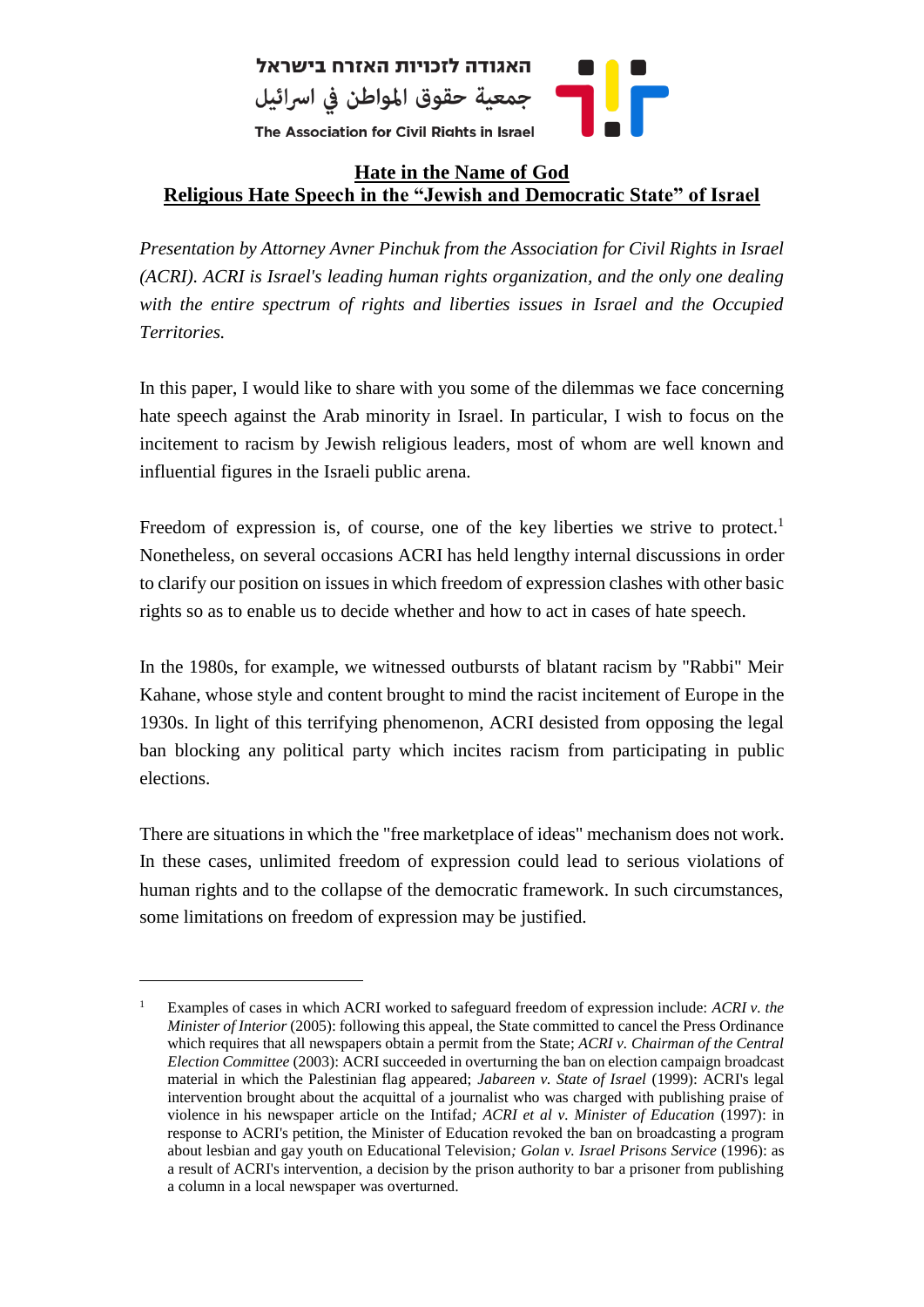Needless to say that even when the market of ideas fails, we still have to find the most effective remedy and to avoid excessive measures. We may assume that racist incitement is usually generated by political or social forces, without which there is no real danger. Therefore, placing legal restrictions on hate speech will not nullify all its seriously harmful results, and will certainly not eliminate every form of racial discrimination. Yet, given its serious potential effects, it would be incautious to view incitement as merely being symptomatic of something larger. We should not ignore the likely possibility that incitement also intensifies the already troubling circumstances that surround it and the social political context from which incitement arises.

The scope and scale of the harmful effects that might be generated by hate speech – including physical injury to a targeted group, or severe infringements of their dignity, autonomy, and equality – are largely dependent on the overall societal attitude toward that group. When the society leans toward racist and discriminatory opinions and practices, it fans the flames of hate speech and heightens its effects. Unfortunately, neither the Israeli government nor society has created conditions for guarding against the effects of hate speech without legal regulation.<sup>2</sup>

Israel declares itself to be a "Jewish and democratic state." While legally preserving its ethnocentric character, the state guarantees each of its citizens equality and suitable representation in its bodies and institutions. However, the complex relationship between the democratic nature of the state and its manifested Jewish identity has countless normative and practical implications which result, *inter alia*, in the members of the Arab minority being treated like second class citizens. Perhaps the clearest illustration of the limitations of Arab Israeli citizenship is the legal ban on political parties that negate the principle of "Israel as a Jewish state".<sup>3</sup> This legislation reflects a situation in which Arab citizens are entitled, at least in the formal wording of the law, to enjoy basic civil liberties but are restricted from taking part in shaping the character of the nation and determining the criteria for membership in the community. 4

<sup>&</sup>lt;sup>2</sup> See for example: Ilan Saban, "Offensiveness Analyzed: Lessons for Comparative Analysis of Free Speech Doctrines" *2 J. Int. & Comparative Law at Chicago-Kent* (2002) 60, 74.

<sup>3</sup> Section 7A of the *Basic law: the Knesset*: "A candidates' list shall not participate in elections to the Knesset if its objects or actions, expressly or by implication, include one of the following: (1) negation of the existence of the State of Israel as the state of the Jewish people; (2) negation of the democratic character of the State; (3) incitement to racism". available at: [http://www.mfa.gov.il/MFA/MFAArchive/1950\\_1959/Basic%20Law-%20The%20Knesset%20-1958-](http://www.mfa.gov.il/MFA/MFAArchive/1950_1959/Basic%20Law-%20The%20Knesset%20-1958-)

<sup>4</sup> Yoav Peled, for example, claims that there are two kinds of citizenship in Israel: a republican citizenship for Jews and a liberal citizenship for Arabs: "…while Jews and Arabs formally enjoy equal citizenship rights, only Jews can exercise their citizenship as practice, by attending to the common good." Yoav Peled, "Ethnic Democracy and the Legal Construction of Citizenship: Arab Citizens of the Jewish State," *86 American Political Science Review* (1992) 432.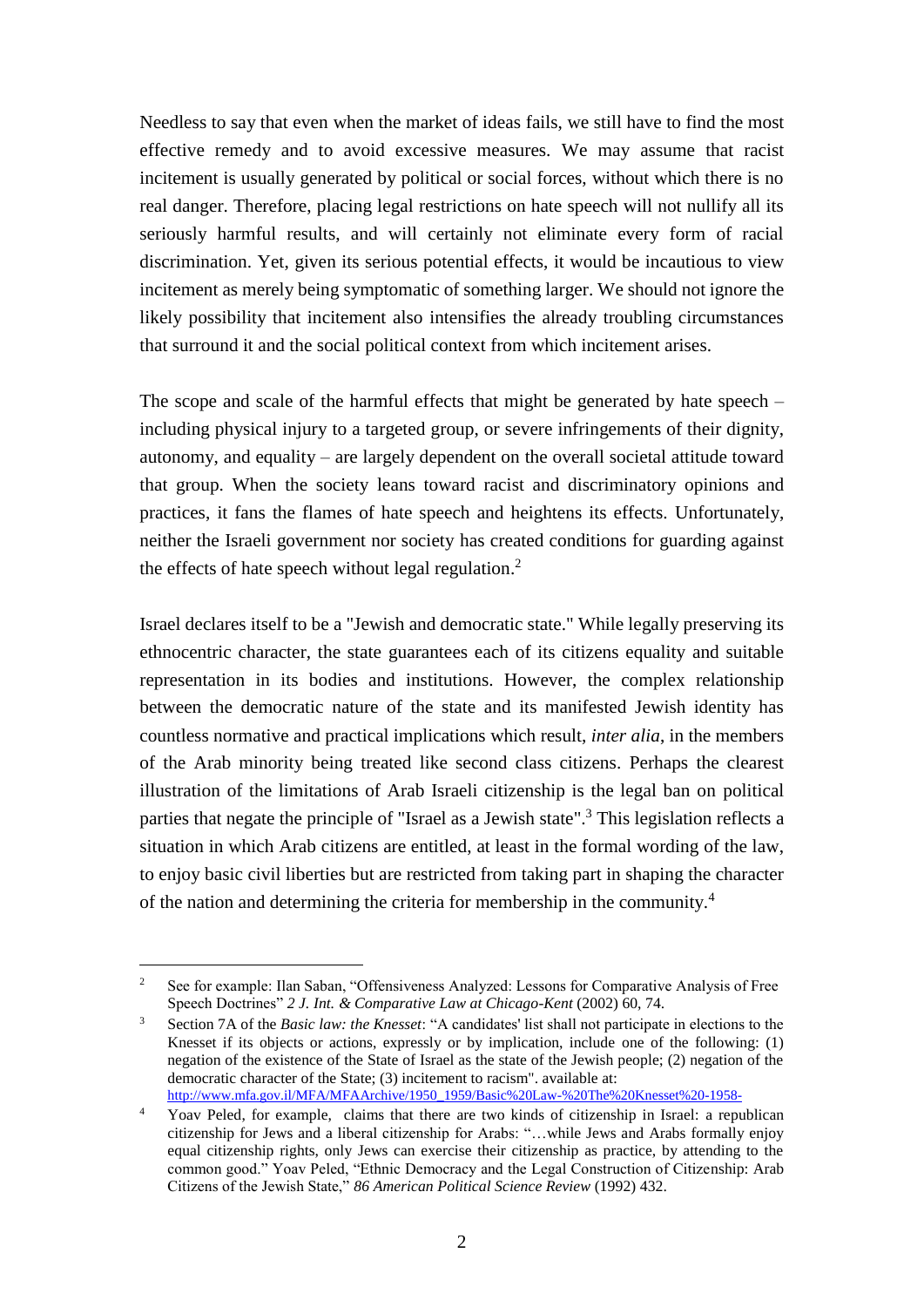In reality, however, Israel's Arab minority suffers from exclusion and entrenched discrimination in the distribution of resources. These are not only the claims of frustrated human rights activists; such claims have also been made by government authorities and officials. For example, following the violent incidents of October 2000, in which 13 Arab citizens were shot to death by the police, the government established an investigating commission headed by Supreme Court Justice Theodore Or. In its report, the commission noted, among other things, the severe institutional discrimination against Arab citizens that has characterized generations of Israeli governments, and it stressed the need for immediate and long-term corrective measures to address the situation. Over two years have passed since the report was published, but its recommendations have yet to be implemented.

Moreover, Israeli civil society is marked by deep-seated segregation between Arabs and Jews. Mixed marriages are rare, as are everyday social relations. Most Arabs are not employed in the Jewish sector, and they are generally of a lower socioeconomic status than Jews. Surveys have shown that a significant portion of Israel's Jewish population holds racist and discriminatory attitudes towards Arabs.

This situation creates a fertile breeding ground for racism and discrimination in which incitement can flourish and lead to even more serious actions against Arab citizens and thereby to the erosion of Israel's democratic foundation. To avoid such outcomes, extensive affirmative action is required. A limited regulation of hate speech might be a measure of this kind, even if it is not the most important or effective one.

While we may take a stand, in principle, in favor of supporting some degree of regulation for hate speech, we are liable to face challenges when it comes to employing such a stand in our work. For a human rights organization that is used to confronting the police and Attorney General's office over their restrictions on freedom of expression, we are naturally hesitant about approaching these authorities with a request to enforce the state's monopoly on power in order to limit freedom of expression.

To complicate matters, the legal tool is already a difficult method for bringing about social change, and it can have unexpected results: "You know how you're going to enter a courtroom, but you never know how you're going to come out." For example, in the most important judgment on incitement to racism, one of the Supreme Court justices opined that the criminal prohibition against racist incitement is not only intended to protect minorities but also to protect all persons and all groups. Thus, incitement to antisemitism is also an offense of incitement to racism, even though Jews form a majority in Israel and are not subject to anti-semitism in the same way as they have been in the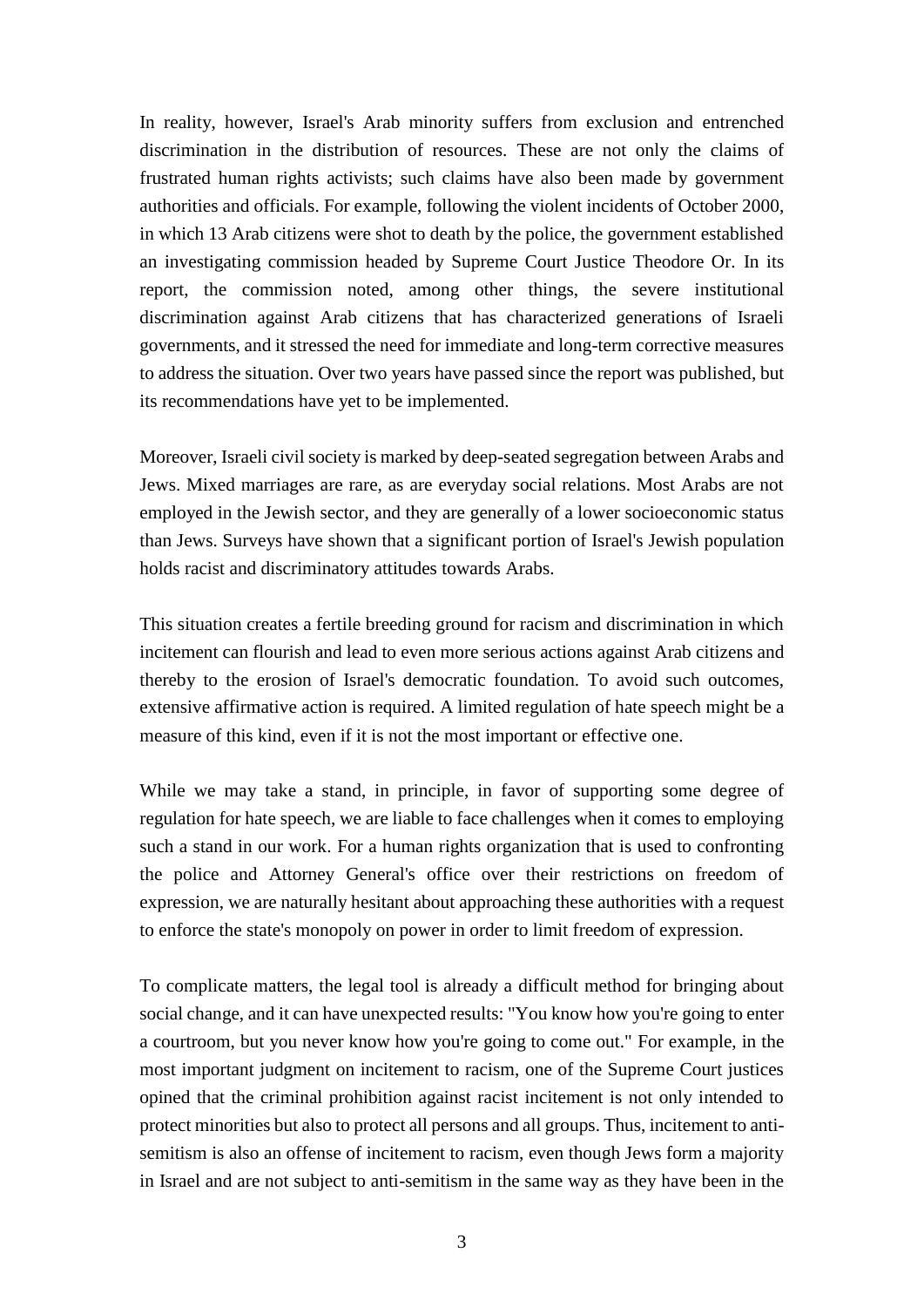<span id="page-3-0"></span>Diaspora.<sup>5</sup> In light of the justification I mentioned earlier for regulating hate speech as a form of affirmative action, this judicial statement – if adhered to by the attorney general – is likely to impose unjustified and unnecessary limitations on freedom of expression and to cause further injury for the already discriminated minority.

This example also shows why we are deterred by the "slippery slope" argument in the course of our work. Even if we succeed – through rational discussions like the one in which we are now engaged – in agreeing on a proper balance between freedom of expression and other rights and crucial interests, we have very little chance of placing law enforcement authorities directly on that balancing point.

We have even greater fear of going down that slippery slope when we attempt to change the policies and practices of bureaucratic institutions less rational than the Supreme Court, such as the police, or when we try to change public discourse, which is not sensitive to these sorts of significant nuances.

In light of all this, in our efforts to promote full and equal rights for Israel's Arab minority, we prefer to invest most of the resources at our disposal to combat material instances of racial discrimination and the institutional and legal mechanisms responsible for it.

When we do tackle hate speech, we usually focus on statements made by opinion shapers and decision makers. We do not limit ourselves to extreme, clear cases of incitement. We also address "softer" public expressions of racism that do not necessarily violate the ban on racist incitement – references to the Arab minority as "a demographic problem," for instance.

Hate speech is a widespread phenomenon among key public figures in Israel. As the Or Commission Report noted, "In the 1990s, there were many public references and statements in various forums expressing stereotypical negative – even racist – attitudes toward Arabs. During this period, these types of references became more prevalent and were perceived as more legitimate. Severe racist statements were also made by public figures". <sup>6</sup>

<sup>5</sup> Cr.A. 2831/95 *Elba v. The State of Israel*, 50(5) P.D. 221 (1996, Matza, J.).

<sup>&</sup>lt;sup>6</sup> Commission of inquiry appointed to investigate the clashes between Israeli security forces and Israeli citizens during the riots in October 2000, Introduction, Section A, clause 66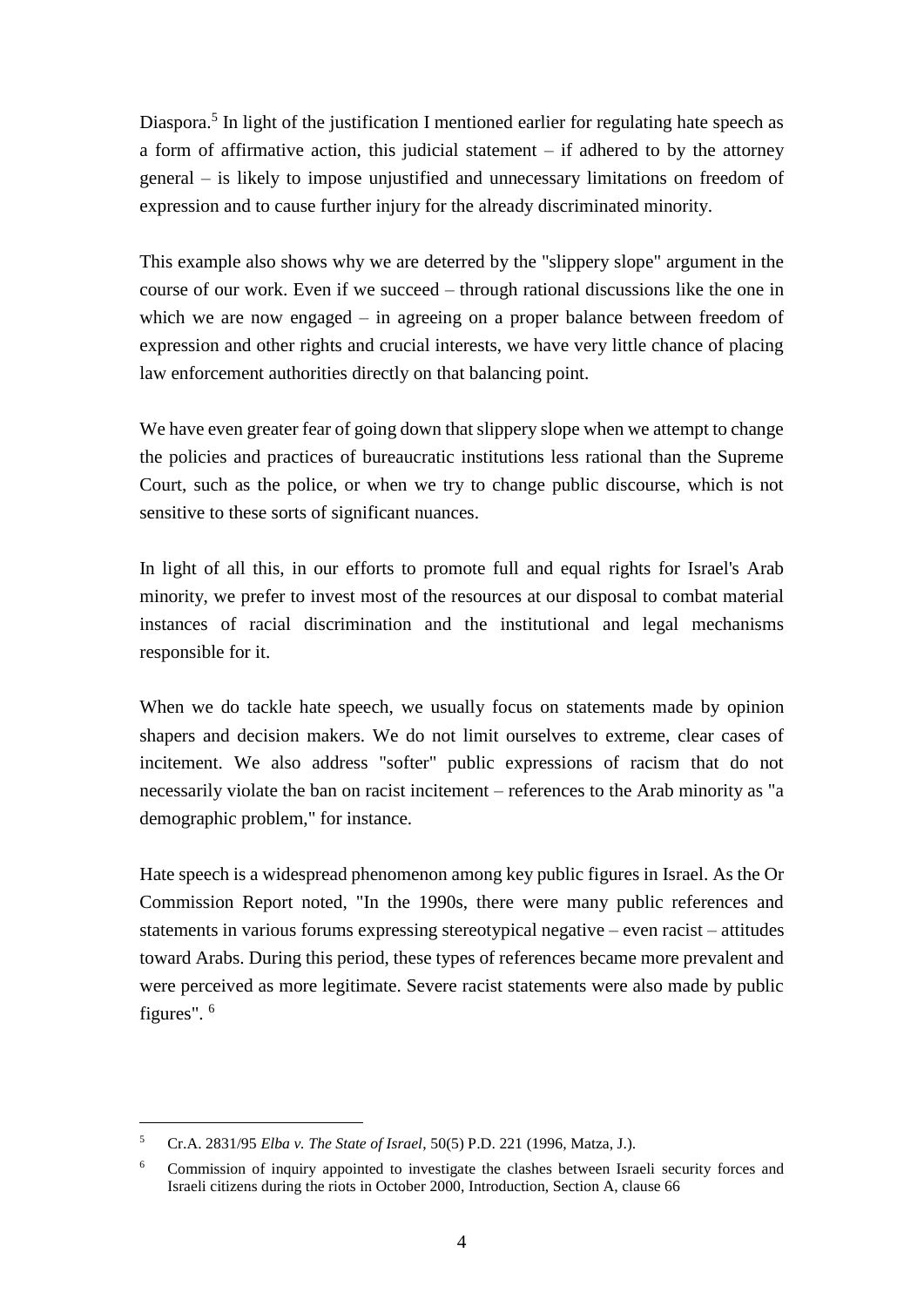This troubling phenomenon is not being addressed by the attorney general's law enforcement policies. Indictments for racist incitement handed down in recent years were directed toward ordinary citizens who cried "Death to Arabs" at soccer matches or carried signs with similar slogans at demonstrations.<sup>7</sup> Racist statements by public figures rarely drew the attorney general's attention, despite the lobbying efforts of several NGOs. The attorney general was slow to instigate investigations against public figures, mainly rabbis, and even the few investigations he did initiate were long, drawnout processes that usually led nowhere.<sup>8</sup>

This type of enforcement policy is highly problematic. Assuming that regulation of hate speech is justified and beneficial, as the legislators who banned hate speech believed, then criminal sanctions must be brought against social and political leaders as well. Selective enforcement of any law is wrong, especially when ordinary citizens are the only ones being prosecuted.

Most of the complaints about racist incitement or racist statements by public figures can be divided into two categories: the first are against members of the Knesset and the second against rabbis, many of whom hold official government positions or are active in political life and many of whom head government-funded yeshivas and religious centers.

I would now like to focus on the racist incitement of these rabbis and leave the discussion of incitement by Knesset members for another occasion. Although the phenomenon is far from new, the only time a prominent rabbi was criminally charged was in the mid 1990s. In this case, an expanded panel of Supreme Court judges confirmed the conviction of Rabbi Ido Elba for an article he published that was titled, "An Examination of Religious Directions Concerning the Killing of Gentiles" in which he claimed that Jewish Law does not always forbid the killing of Arabs.<sup>9</sup>

<sup>&</sup>lt;sup>7</sup> For an official summary of this matter see: Reports Submitted by Israel Under Article 9 of the International Convention on the Elimination of all Forms of Racial Discrimination (CERD/C/471/Add.2) Sep. 1st 2005, 26-32[. http://www.ohchr.org/english/bodies/cerd/cerds69.htm](http://www.ohchr.org/english/bodies/cerd/cerds69.htm)

<sup>8</sup> For criticism relating to this issue, see, for example: *One Gunman, Many to Blame, Israel's Culture of Racism prior to the Shefa'amr Massacre and the Role of the Attorney General*, The Arab Association for Human Rights (HRA) October 2005. Available at: [http://www.arabhra.org/publications/reports/PDF/RacismReport\\_%20Report\\_English.pdf](http://www.arabhra.org/publications/reports/PDF/RacismReport_%20Report_English.pdf) The Response of the Attorney General's Office to the report. Sep. 22, 2005 available at: [http://www.arabhra.org/publications/reports/PDF/RacismReport\\_GeneralAttorneyResponse\\_22.9.](http://www.arabhra.org/publications/reports/PDF/RacismReport_GeneralAttorneyResponse_22.9.02_English.pdf) [02\\_English.pdf](http://www.arabhra.org/publications/reports/PDF/RacismReport_GeneralAttorneyResponse_22.9.02_English.pdf)

<sup>&</sup>lt;sup>9</sup> Cr.A. 2831/95, see: supra note [5](#page-3-0) above.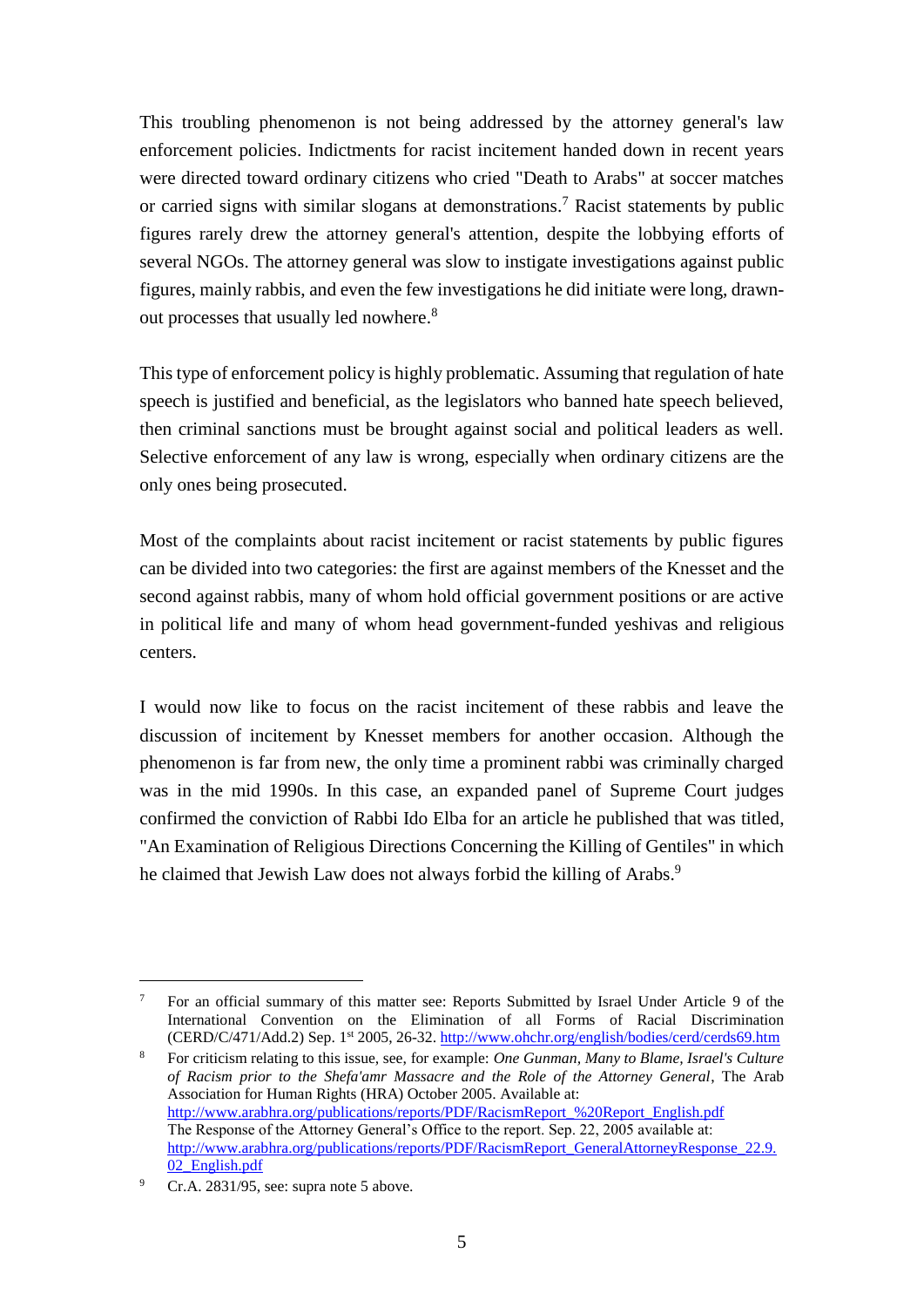Since that incident, the attorney general's office has refrained from indicting rabbis for racist incitement, despite many instances no less blatant and deplorable than that of Rabbi Elba.<sup>10</sup> Only within the last two months, after a petition relating to this matter was submitted, <sup>11</sup> did the attorney general indict two rabbis serving in official capacities and initiate investigations of several others.

One of the rabbis recently indicted is Shmuel Eliyahu, the Chief Rabbi of Safed and a member of the Council of the Chief Rabbinate of Israel. Despite years of incitement by the rabbi against the city's Arab residents<sup>12</sup>, the attorney general required years of investigations (and, as I mentioned, the added pressure of a petition against him) before handing down an indictment.

On several occasions during this period, ACRI demanded that at least as a first and immediate step, the attorney general instigate disciplinary charges against the rabbi and remove him from his post. Yet even today, when the indictment has already been served, no steps have been taken to suspend the rabbi.

The case of Rabbi Eliyahu is especially infuriating because he holds a senior position in the civil service. It is inconceivable that a government official should use his status and prestige, granted to him by the state, to violate the dignity and basic rights of people on the basis of their national affiliation. The state cannot sit back, arms crossed, while one of its public servants is inciting to racism and undermining its basic laws and values.

<sup>10</sup> For example, in 1998 Rabbi Ginzburg, a head of a Yeshiva in a Jewish settlement in the West Bank, published a book *Baruch Hagever* ("Baruch the Man" – a play on words which also means "Bless the Man"), which praised Baruch Goldstein for the massacre of Palestinians while they were praying in the Tomb of the Patriarchs in Hebron. The police instigated an investigation against Ginzburg, but in the end, after he apologized publicly, the state prosecutor decided not to indict him. In 2001 Ginzburg published a new book *Tipul Shoresh* ("Root Treatment"), in which he reiterated his support for Baruch Goldstein's 1994 massacre. In addition he claimed that the land of Israel belongs only to the Children of Israel and that no "goy" (gentile) has the right to live in the area unless he is a convert or a righteous Gentile. The book contains calls for the Arabs to be expelled from Israel and for the land to be "cleansed" of foreigners. In 2003 Ginzburg was indicted but later the indictment was canceled for vague reasons.

<sup>11</sup> HCJ 05/6702 *The Israel Religious Action Center of the Reform Movement v. The Attorney-General* (pending).

<sup>&</sup>lt;sup>12</sup> Among his numerous racist statements, which have appeared in recent years in the media and on the Internet, Rabbi Shmuel Eliyahu praised Jews who murdered civilian Arabs: "In Judaism", he said, "killing a murderer is justified." He also called to expel all Arab students from the college in his town, and all Arabs who were considered by him to be terror supporters. On another occasion he declared that Jews shouldn't sell or let apartments to Arabs: "any renting of an apartment for an Arab … is liable to provide a hiding place for murderers or their evil weapons." "…[I]t is forbidden to employ them. It is forbidden to buy a tomato from them or to sell them a car". Replying to a question as to whether a Jew should burn a copy of the Koran, he replied: "All the writings of the heathens should be burned."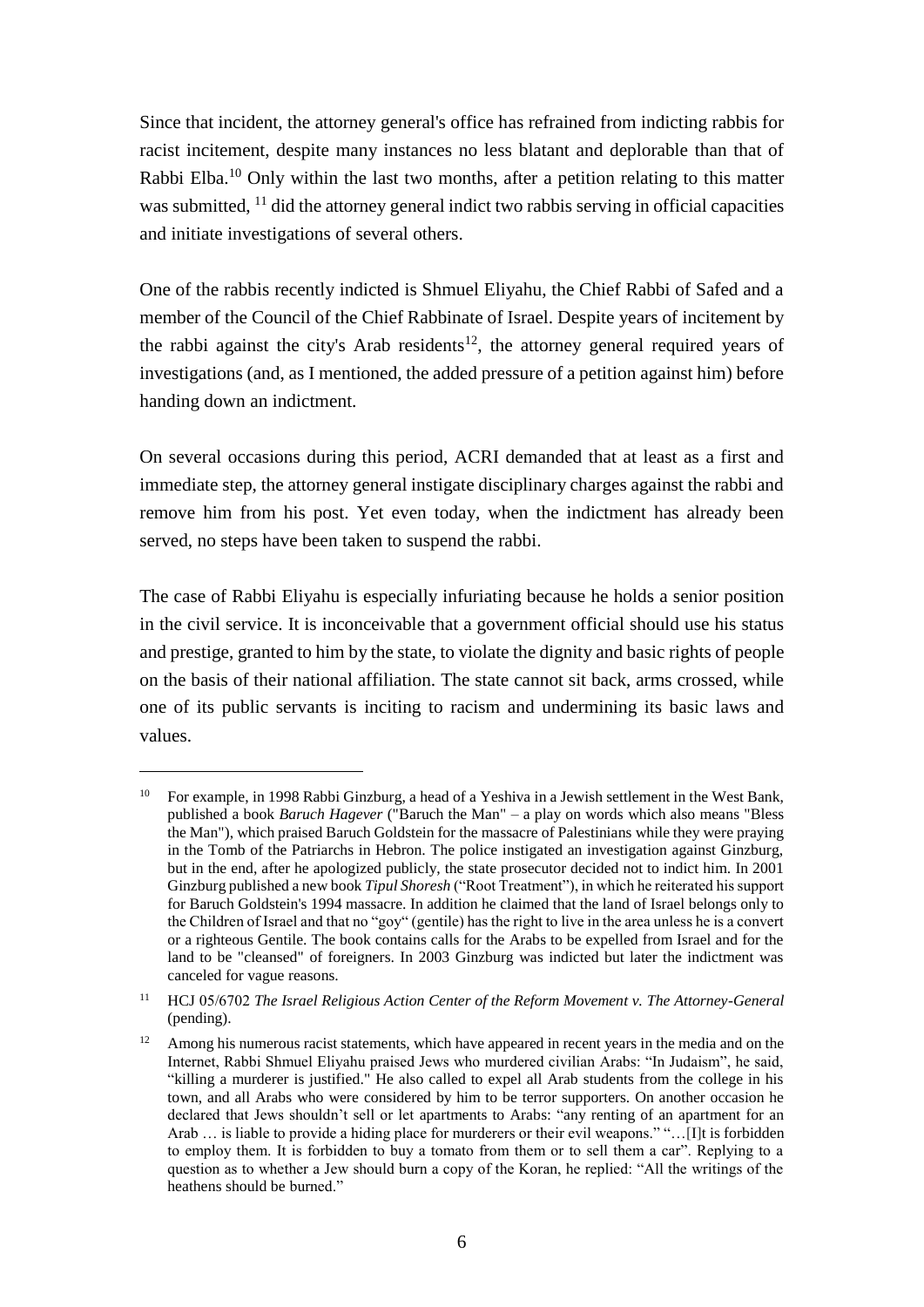Silence and inaction in the face of racist incitement by a senior official could be interpreted as lending official support to his words and legitimizing racism, injury to the Arab minority, and continued discrimination against that population. Therefore, the government must end the term of any rabbi serving in an official capacity who is guilty of racist incitement or other forms of racist expression – regardless of whether or not he faces criminal prosecution.

The excessive restraint exercised by the state in relation to rabbis, however, is not limited to cases of racist incitement. The attorney general is equally hesitant to indict rabbis who incite against the legitimacy of the state. This was particularly evident in the 1990s, when the Oslo Accords were signed and implemented, and during this past year as well at the time of the Gaza disengagement.<sup>13</sup>

In the 1990s, the Supreme Court deliberated on two petitions challenging a decision by the attorney general not to indict two prominent rabbis: one had incited against the Supreme Court justices themselves and the other had called on Israeli soldiers to refuse orders to evacuate settlements in the occupied territories. In both instances, the Court decided not to interfere with the decision of the attorney general who explained, that prosecuting a prominent rabbi for a ruling based on Jewish Law is liable to cause significant social damage, lead to serious polarization between religious and secular people, and create a rift in society.<sup>14</sup>

To understand the fears and considerations that led the state to show such restraint toward inciting rabbis, we must consider the way religion and the religious establishment are intertwined with the government mechanism. I will try to generally explain the situation, with the help of some key examples.

The project of building a modern Jewish nation, and other national projects later undertaken by Israel, were accompanied by Jewish symbols and values. With the establishment of the state, the religion and its leadership were incorporated into the

<sup>13</sup> For example: In March 2005, Rabbi Ovadia Yosef, a major Haredi figure ("Posek"), a former Sephardic chief rabbi of Israel, and the spiritual leader of the Shas political party in the Israeli parliament, made comments that were widely interpreted as praying for Prime Minister Ariel Sharon's death: "Let God strike him down... he is torturing the people of Israel... The Holy One wants us all to return to the Torah, and then he will strike him with one blow and he will die. He will sleep and never wake up."See: "Rabbi says God will punish Sharon" *BBC* 9 March, 2005, available at: http://news.bbc.co.uk/2/hi/middle\_east/4333099.stm

<sup>14</sup> HCJ. 588/94 *Shlanger v. The Attorney-General*, 48 (3) P.D. 50 (1994); HCJ 3087/99 *The Movement for Quality Government in Israel v. The Attorney-General*, 54(1) P.D. 414 (2000).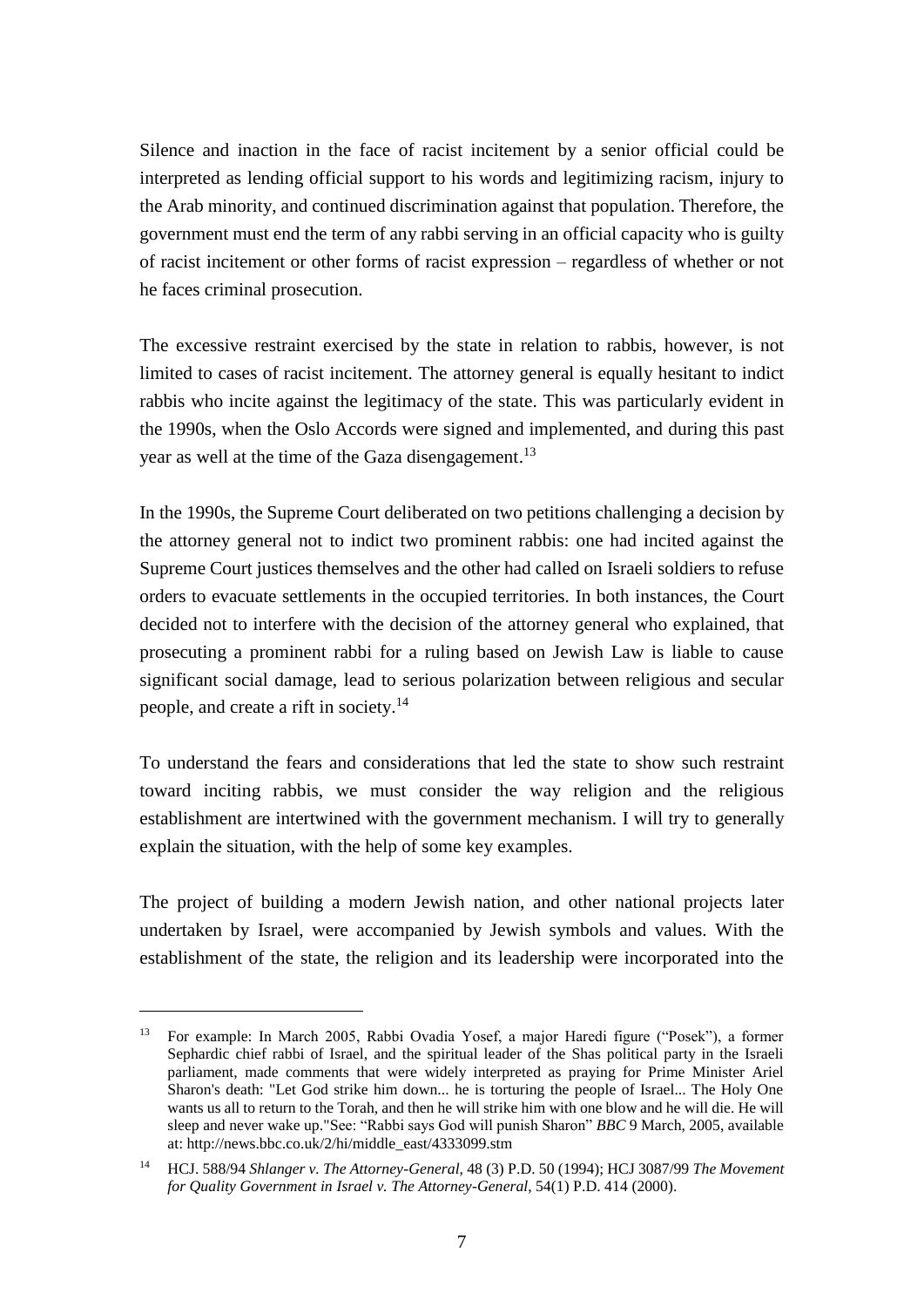legal and bureaucratic structure of the state. Authorities were created to provide religious services, and these authorities also provided jobs for many rabbis and others. The personal status of Jewish citizens is determined solely by religious law and the religious courts. Approximately half of all Israeli Jewish citizens define themselves as religious or traditional and a significant section of the Jewish population is influenced to some degree by the religious establishment.

At first, the religious establishment staunchly opposed the Zionist enterprise because it believed that the redemption of the Jewish people could only be brought about through an act of God and his Messiah. Slowly but surely, however, it withdrew its opposition and charged the new Jewish nationality with mystical and Messianic meaning. This process was accelerated following the Six Days War in 1967, when the country's religious leadership became the flagship of ideologically-based settlement in the occupied territories. Today, many rabbis are key players on the political field, as Knesset members and spiritual leaders of religious parties, most of which are on the ultra-nationalist side of the political spectrum

This is the backdrop, then, for discussing the issue of regulating hate speech by rabbis in Israel.

We can find some claims in the literature calling for governments to protect more stringently hate speech that constitutes part of a broader comprehensive form of life such as religion ("deeply rooted" hate speech) than other types of hate speech.<sup>15</sup> When hate speech is part of a broader and a more comprehensive form of life, regulation may be perceived as an authoritative condemnation not only of the views or opinions censored, but also of the whole value system on which they are based.

Another argument for a more tolerant approach toward deeply rooted hate speech is that external legal intervention is less likely to be effective in eradicating the sentiments of hatred, while internal forces are more likely to succeed in eradicating it.

In my opinion, these arguments are not always convincing. The multicultural approach that underlies them brings us back to the familiar "liberal dilemma" regarding the degree of tolerance we should have toward the *lack* of tolerance of some cultural and religious communities. This dilemma should trouble us the most, in my view, when the intolerance of a community threatens to prevent some of its own members from

<sup>&</sup>lt;sup>15</sup> See: Alon Harel "Hate Speech and Comprehensive Forms of Life" [http://www.cardozohatespeech.com/pdfs/hatespeech2\(1\).pdf](http://www.cardozohatespeech.com/pdfs/hatespeech2(1).pdf)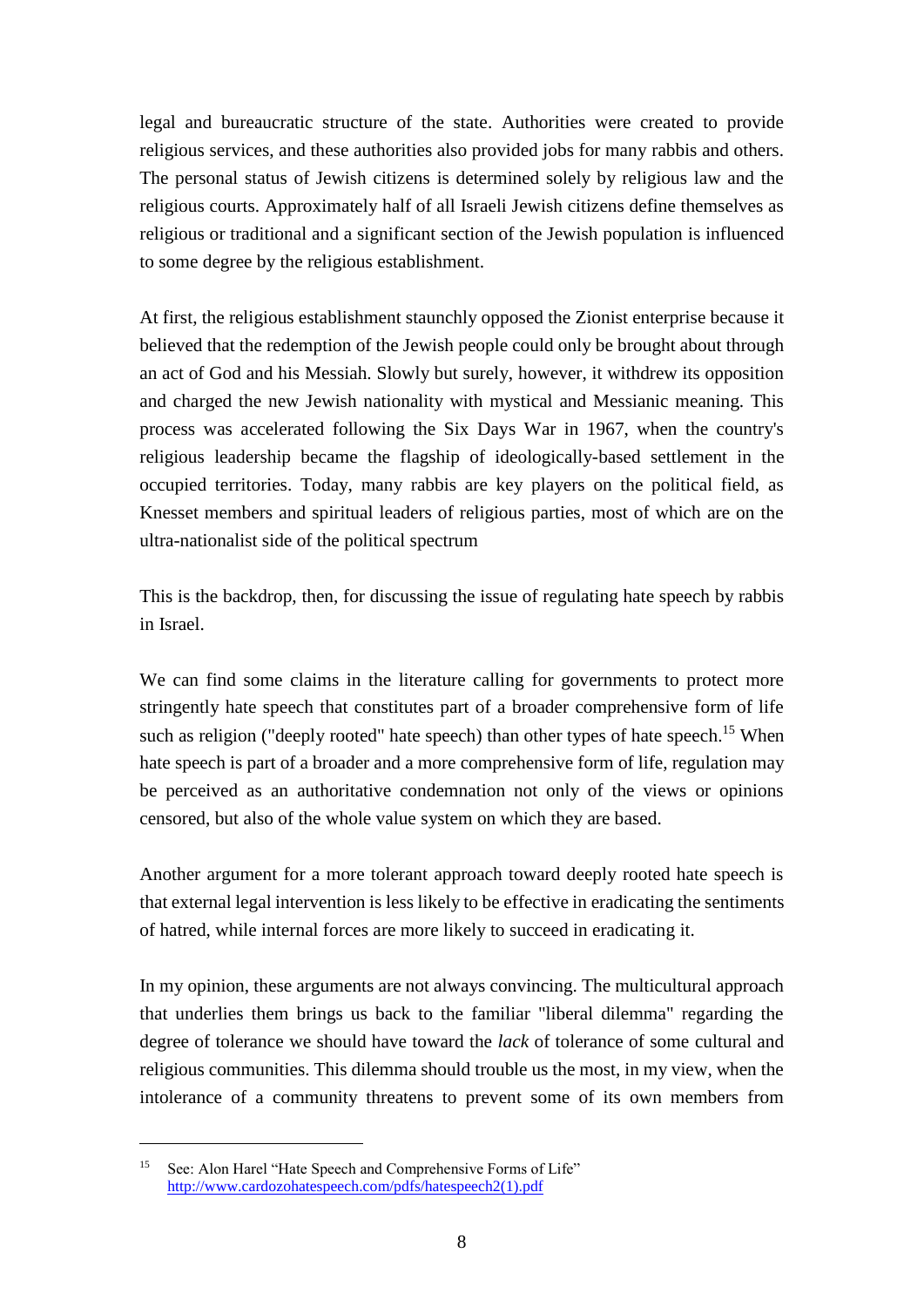enjoying the advantages (as we perceive them) offered by modern, democratic societies. Given these circumstances, we should weigh the advisability of interfering to "save" these individuals, who we perceive as "deprived." And yet, I believe that even the most enthusiastic multicultural approach would not be able to accommodate permitting members of a cultural community to injure irreversibly their fellow members (e.g., murder of "adulterer" woman, or female genital mutilation).

In any case, the government cannot afford to be tolerant of religious leaders who air deeply hate-filled speech and incite their followers to degrade and injure individuals from other communities within the broader society. Such a "multicultural" approach undermines the basis of the societal structure, and leads to unfair distribution of the protection and dignity that the state must supply to all its members.

In addition, it is not clear that hate speech directed toward a group of followers can be transformed into a benign, harmless message. It is true that Judaism, like other religions, contains the values of tolerance and compassion. Yet, when a religious leader stigmatizes the targeted group's members as less than human or as murderous enemies, he is essentially calling on his followers to avoid the "mistake" of letting those "others" benefit from the tolerant and human aspects of Jewish tradition. For instance, when a rabbi equates Arabs to "Amalek" - the historic and archetypal enemy of the Jews that God ordered to be wiped out without a trace and shown no mercy.

As to the claim that denouncing hate speech by religious leaders may be perceived by followers as denouncing their faith: this claim can also bring us to judge with particular harshness racist incitement by religious leaders. The connection these followers make between the words of their leaders and the principles of their faith is liable to magnify the effect we associate with racist incitement. Rabbi Eliyahu, for example, is a popular public figure with a large following. As such, his religious rulings, which he claims are backed by religious law, can be perceived as highly valued, obligatory commands. Unchecked, these messages pose a high risk to the peace and security of the Arab population that is the target of his hate speech.

Above all, most of the justifications I mentioned are not valid in the case of incitement by rabbis, who play a central role in politics, public affairs, and everyday life. One cannot hope to enter the political field and influence it without submitting to the rules of the game, and without being exposed to the influences of opposing political forces.

It is worth noting that many times, those who demand that no limit be placed on religiously-based hate speech demand, at the same time, to ban speech that attacks their